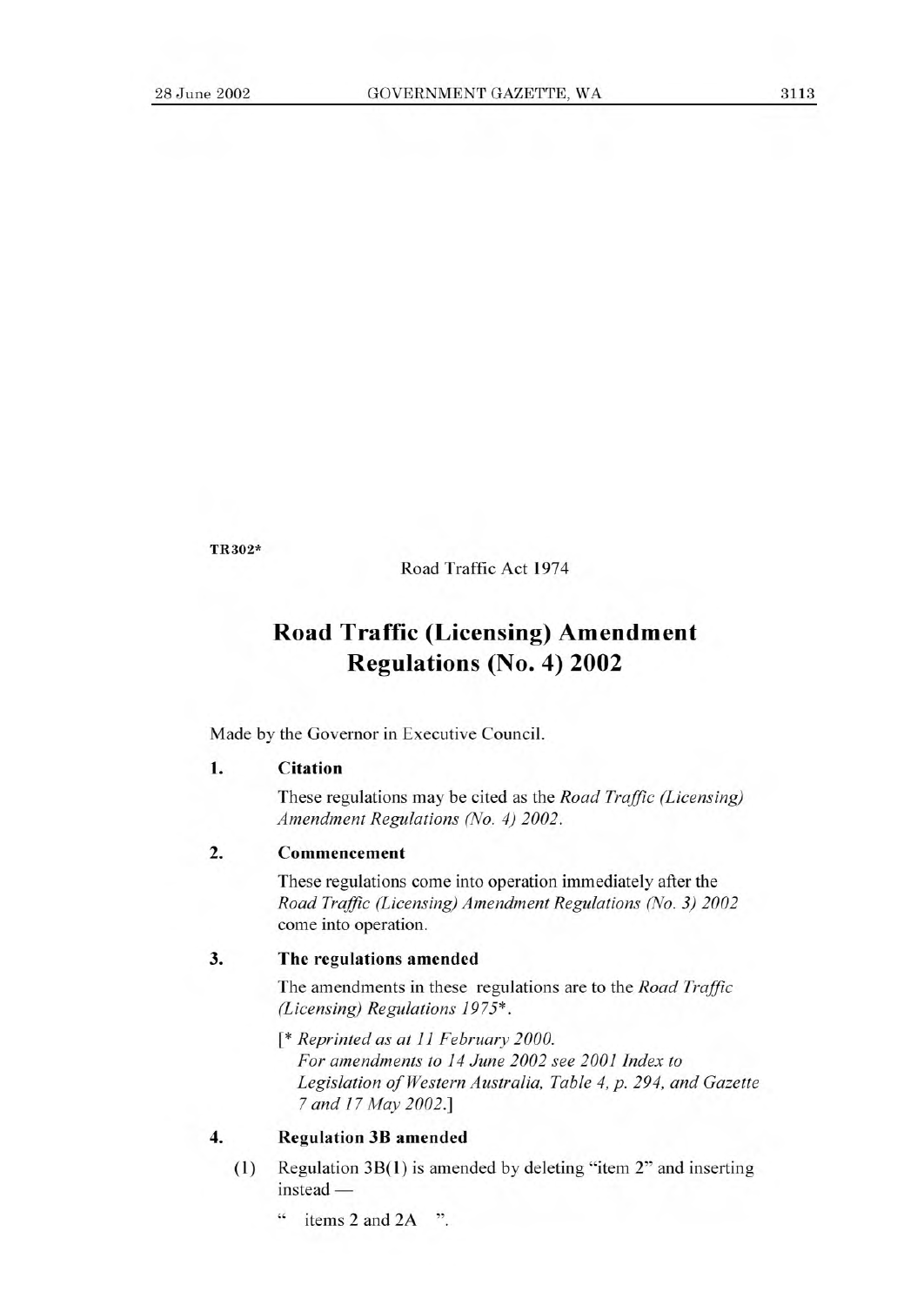- (2) Regulation  $3B(2)$  is amended as follows:
	- (a) by deleting "subregulations (1) and (2a)" and inserting  $instead -$ 
		- $\zeta\,\zeta$ subregulation  $(1)$  ":
	- (b) by deleting "necessary" and inserting instead  $\zeta\,\zeta$ noted ".
- (3) Regulation 3B(2a) is amended by deleting "specified in item 3 of Schedule 2 shall be payable by the owner of the vehicle for the examination of that vehicle." and inserting instead -
	- "

 $specified$ 

- (a) in item 2B of Schedule 2 shall be payable by the owner of the vehicle for an initial examination of that vehicle; and
- (b) in item 3 of Schedule 2 shall be payable by the owner of the vehicle for a second or subsequent examination of that vehicle.

 $\ddot{\cdot}$ 

#### 5. **Schedule** 2 **amended**

Schedule 2 is amended by deleting items 2 and 3 and inserting the following items instead  $-$ 

| $\mathcal{L}$  |  |  |
|----------------|--|--|
| $\mathbb{R}^N$ |  |  |

| Item          | Regulation<br>No. | <b>Service</b>                                                                                                                                                                                           | Fee<br>\$ |
|---------------|-------------------|----------------------------------------------------------------------------------------------------------------------------------------------------------------------------------------------------------|-----------|
| 2.            | 3B(1)             | An examination (and where<br>necessary one re-examination)<br>of a caravan or trailer without<br>brakes, motor cycle, motor<br>carrier, engine change,<br>earthmoving or agricultural<br>equipment       | 33.00     |
| 2A.           | 3B(1)             | Subject to items 3, 3A and 3B,<br>an examination of a vehicle<br>under regulation $3B(1)$ that is<br>not set out in item 2                                                                               | 50.70     |
| 2B.<br>3B(2a) |                   | An examination of a vehicle in<br>the circumstances referred to in<br>regulation $3B(2a)$ —                                                                                                              |           |
|               |                   | in the case of a vehicle<br>(a)<br>which is a motor carrier, a<br>trailer or any other vehicle<br>with a manufacturer's<br>gross vehicle mass not<br>exceeding 4.5 tonnes, a<br>motor cycle, or a moped; | 63.50     |
|               |                   | (b)<br>in the case of any other<br>vehicle;                                                                                                                                                              | 126.90    |